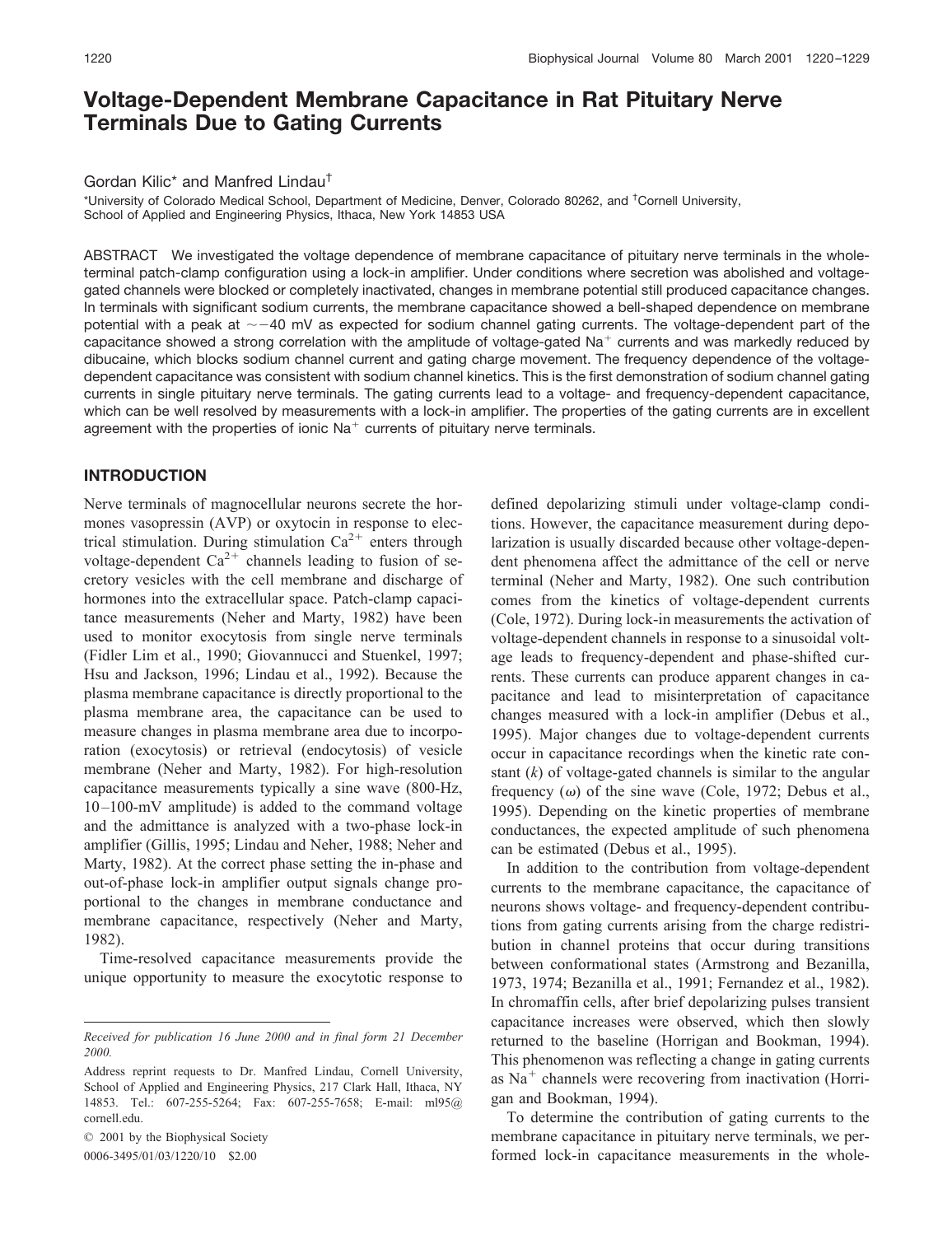terminal configuration under conditions where exocytosis was inhibited and ionic currents were blocked or inactivated. We found that under these conditions the nerve terminal capacitance was voltage dependent in the range between  $-120$  and  $+40$ mV. The main contribution to this voltage-dependent capacitance came from  $Na<sup>+</sup>$  channel gating currents.

### **MATERIALS AND METHODS**

### **Preparation of nerve terminals**

Nerve terminals were prepared from adult Sprague-Dawley rats as described previously (Cazalis et al., 1987; Lindau et al., 1992). After decapitation, the neurohypophysis was isolated and placed in a physiological saline containing (in mM) 140 NaCl, 5 KCl, 5 NaHCO<sub>3</sub>, 1 MgCl<sub>2</sub>, 2.2  $CaCl<sub>2</sub>$ , 10 D-glucose, 0.01% bovine serum albumin, and 10 HEPES (pH) 7.25 adjusted with NaOH) at 37°C. The neural lobe was isolated under a microscope and homogenized in 100  $\mu$ l of a buffer containing (in mM) 270 sucrose, 0.01 EGTA, and 10 HEPES (pH 7.25 adjusted with *N*-methyl-Dglucamine hydroxide (NMG-OH)). The homogenate containing nerve terminals detached from their axons was transferred into a recording chamber with the bottom made of a glass coverslip. After terminals were allowed to settle on the coverslip for 1 min, the chamber was washed with solution E1 (see below), which was also used as a bath solution for electrophysiological measurements. Under the microscope, nerve terminals appeared as smooth spherical bodies with diameters of 2–15  $\mu$ m. Terminals with diameter >8  $\mu$ m were used for patch-clamp experiments within 2 h after the rat was decapitated.

#### **Solutions for electrophysiology**

For patch-clamp experiments nerve terminals were initially placed in external solution E1 containing (in mM) 100 NMG-Cl, 5 KCl, 40 NaCl, 1  $MgCl<sub>2</sub>$ , 2 CaCl<sub>2</sub>, 15 D-glucose, and 10 HEPES. After obtaining the wholeterminal configuration E1 was exchanged for solution E2 that contained (in mM) 120 tetraethylammonium chloride, 20 4-aminopyridine, 25 NaCl, 1  $MgCl<sub>2</sub>$ , 0.05 CaCl<sub>2</sub>, 0.1 CdCl<sub>2</sub>, 10 D-glucose, and 10 HEPES. In solution E2 4-aminopyridine was included to block the A current, tetraethylammonium chloride to block other  $K^+$  currents, and  $Cd^{2+}$  to block voltagedependent Ca<sup>2+</sup> currents. Low [Ca<sup>2+</sup>] was used to minimize the Ca<sup>2+</sup> currents that were not completely blocked by  $Cd^{2+}$  (Almers and McCleskey, 1984).

Internal (pipette) solution contained (in mM) 125 Cs-glutamate, 25 CsCl, 5 NaCl, 7  $MgCl_2$ , 2 ATP-Na<sub>2</sub>, 0.1 EGTA, 0.03 cAMP, and 10 HEPES. High free  $[Mg^{2+}]$  (~5 mM) was used to block slowly activating voltage-dependent outward currents (Kilic et al., 1996).

The osmolality of all solutions was adjusted to 300 mosM, and the pH of all solution was 7.25. Liquid junction potential between pipette and external solutions was  $\sim$  12 mV. Membrane potentials were corrected for the liquid junction potential.

#### **Lock-in capacitance measurements**

The whole-cell patch-clamp technique was used to perform experiments on isolated nerve terminals. After obtaining whole-terminal configuration, compensation of membrane capacitance and access resistance was done using the EPC-9 (HEKA Electronics, Lambrecht/Pfalz, Germany) patchclamp amplifier. Capacitance and access resistance were 1.5–4 pF and 7–12 M $\Omega$ , respectively.

Capacitance changes were measured with a lock-in amplifier PAR 5210 (Princeton Applied Research, Princeton NJ) using the piecewise linear

technique (Gillis, 1995; Lindau and Neher, 1988; Neher and Marty, 1982), except for the dibucaine experiments (see below). A continuous sine wave (rms 10 mV, 800 Hz) was added to the command potential, and the current output from the patch-clamp amplifier was fed into the lock-in amplifier. In some experiments frequencies of 400 Hz and 2 kHz were used to investigate frequency dependence. At correct phase setting, one lock-in output  $(Y_1)$  is sensitive to changes in membrane conductance whereas the other output  $(Y_2)$  is sensitive to changes in membrane capacitance (Gillis, 1995; Lindau, 1991; Lindau and Neher, 1988; Neher and Marty, 1982). A change of 200 fF in the capacitance compensation of EPC-9 was used to adjust the phase and to calibrate capacitance and conductance measurements as previously described (Lindau, 1991; Lindau et al., 1992). The whole-terminal current and command voltage, both filtered at 100 Hz (to remove the sine wave), and the two outputs of lock-in amplifier were sampled by an A/D converter every 25 ms. To measure voltage-dependent capacitance during lock-in recordings, voltage pulses (2–10 s) were given from a holding potential  $(H_p)$  of  $-82mV$ .

In experiments with dibucaine, capacitance changes were measured with the software lock-in implemented in the program Pulse Control (Herrington and Bookman, 1994). Sine wave frequency and amplitude were 800 Hz and 30 mV, respectively. Capacitance was determined every 50 ms.

# **Measurements of Na**- **currents**

To investigate the relation between the  $Na<sup>+</sup>$  current and voltage-dependent capacitance, the  $Na<sup>+</sup>$  current was measured before the measurement of voltage-dependent capacitance. One second before the pulse to measure voltage-dependent capacitance was given, the sine wave was switched off for 200 ms. During this period a 5-ms depolarizing pulse was given to  $V<sub>m</sub>$  $= -22$  mV. The current response evoked by this pulse was filtered at 29.9 kHz and sampled every 17  $\mu$ s. Four hyperpolarizing pulses ( $V_m = -97$ mV, 5 ms) were also given and current responses stored. These currents were later used for subtraction of leak and capacitive currents using standard methods. A membrane potential of  $-22$  mV was chosen because  $Na<sup>+</sup>$  currents were maximal at this pulse potential with the external solution E2 used to block other voltage-dependent currents.

All experiments were done at room temperature (22–24°C). Data analysis was performed using the program IgorPro3 (WaveMetrics, Lake Oswego, OR). The correlation between the maximal amplitudes of  $Na<sup>+</sup>$ currents and the membrane capacitance changes at given membrane potential was calculated by linear regression using IgorPro 3.

### **RESULTS**

At a holding potential of  $-82$  mV nerve terminals showed stable membrane capacitance and conductance. Fig. 1 shows capacitance and conductance changes and the wholeterminal current evoked by a 10-s depolarization to  $-52$ mV. Because pipette and bath solutions contained blockers of voltage-gated  $K^+$  and  $Ca^{2+}$  channels, the only current observed was the voltage-gated Na<sup>+</sup> current (*bottom trace*). Because the  $Na<sup>+</sup>$  current was completely inactivated within a few tens of milliseconds, the long-lasting changes in capacitance and conductance trace cannot be attributed to the presence of voltage-dependent ionic currents. The capacitance change also does not reflect exocytotic activity because under the conditions employed here no significant calcium influx is evoked. To quantify the apparent change in membrane capacitance during a voltage pulse we measured the capacitance change ( $\Delta C_{\text{step}}$ ) at 100 ms after the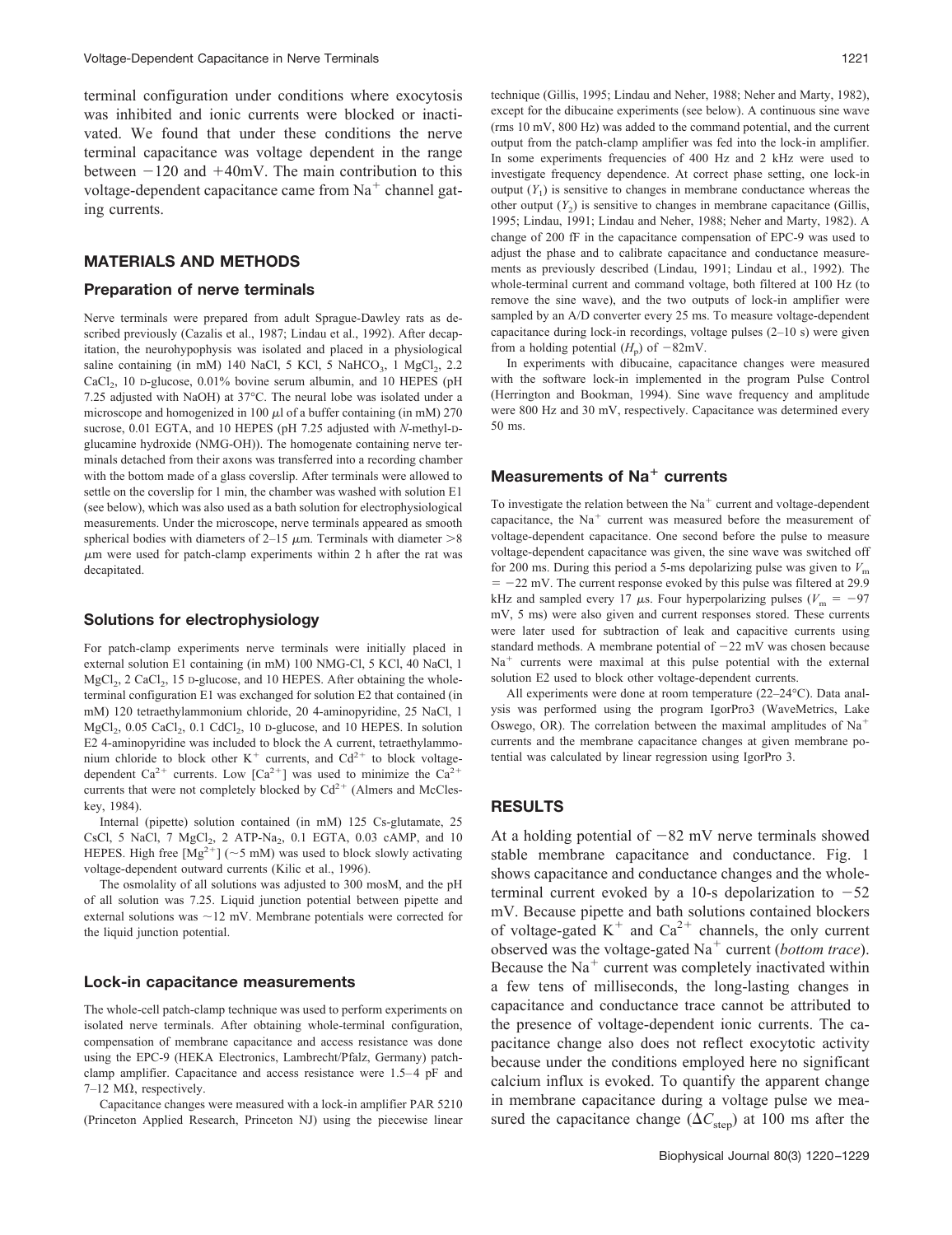

FIGURE 1 Depolarization-induced changes in membrane capacitance, conductance, and current when  $K^+$  and  $Ca^{2+}$  channels were blocked. Nerve terminal was depolarized to  $-52$  mV for 10 s (*top trace*). A sine wave voltage (not shown) was superimposed throughout the recording. Whole-terminal current (*bottom trace*) shows an inward spike originating from the activation of voltage-gated  $Na<sup>+</sup>$  channels that also produced spikes in capacitance (*top trace*) and conductance (*middle trace*). The spikes were truncated for better visualization of long-lasting capacitance and conductance changes. As  $Na<sup>+</sup>$  current inactivates, the changes in capacitance ( $\sim$ 40 fF) and conductance ( $\sim$ 100 pS) persist throughout the pulse. The early change in capacitance  $(\Delta C_{\text{step}})$  was measured 100 ms after the beginning of a pulse. The slow decrease in capacitance  $(\Delta C_{slow})$ observed during 10-s pulses was also quantified. Holding potential was  $-82$  mV. To remove the sine wave, the whole-terminal current was filtered at 100 Hz.

onset of the voltage pulse. At this time the  $Na<sup>+</sup>$  current was fully inactivated and the resulting effects in the C-trace had completely ceased. Following the step-like increase the capacitance trace shows a gradual decline during the pulse. The extent of the decrease during the 10-s pulse  $(\Delta C_{slow})$ was also quantified. Upon repolarization the capacitance was slightly below the initial values and then slowly returned to the pre-pulse baseline (not shown). Simultaneously occurring apparent changes in conductance varied between  $-200$  and  $200$  pS and were not systematically studied here.

### **Capacitance depends on membrane potential and Na**- **current**

To determine the dependence of  $\Delta C_{\text{step}}$  on membrane potential, shorter voltage pulses of 2-s duration were given to various test potentials (Fig. 2). The resulting capacitance



FIGURE 2 Capacitance changes during 2-s pulses to various potentials. Pulses were given to the potentials indicated at the top from a holding potential of  $-82$  mV. Hyperpolarizing ( $V<sub>m</sub> < -90$  mV) and strong depolarizing  $(V_m > 0 \text{ mV})$  pulses decreased the capacitance. At pulse potentials in the range  $-70$  to 0 mV a capacitance increase is observed. The initial spike in capacitance due to activation of voltage-gated  $Na<sup>+</sup>$ currents was truncated in the trace for  $-52$ -mV pulse potential. Baseline capacitance of the nerve terminal was 3.3 pF.

changes  $\Delta C_{\text{step}}$  showed a clear voltage dependence being positive for depolarizing potentials from  $-70$  to  $-20$  mV and negative at hyperpolarized or very depolarized  $(0)$ mV) potentials.

To test whether  $\Delta C_{\text{step}}$  in pituitary nerve terminals is related to  $Na<sup>+</sup>$  channel gating currents we investigated the correlation of the capacitance changes with the maximum amplitudes of Na<sup>+</sup> currents  $(I_{\text{Na}})$  induced by a 5-ms pulse to  $-22$  mV test potential. At this membrane potential  $I_{\text{Na}}$  was largest with the solutions used here. Among different nerve terminals  $I_{\text{Na}}$  was highly variable.  $I_{\text{Na}}$  could be as large as 1 nA or could be undetectable. Furthermore, during wholeterminal recording the  $Na<sup>+</sup>$  current showed some run-down (Fig. 3 *A*).  $I_{\text{Na}}$  was thus measured 1 s before each voltage pulse that was given to probe  $\Delta C_{\text{step}}$ . Fig. 3 *B* shows a plot of  $\Delta C_{\text{step}}$  versus  $I_{\text{Na}}$  pooled from 14 nerve terminals for two different test potentials. At  $V_m = -52$  mV as well as at  $V_{\rm m}$  =  $-122$  mV a clear correlation was observed between  $\Delta C_{\text{step}}$  and  $I_{\text{Na}}$  (*solid lines*) with correlation coefficients of 1.0 and  $-0.8$ , respectively. To ensure that the correlation was not mainly due to the nerve terminal with the largest  $\Delta C_{\text{step}}$  and  $I_{\text{Na}}$ , we also performed linear regression omitting the data from this terminal (*dashed lines*). The slopes of the regression lines were not significantly different and the correlation coefficients were 0.9 at  $V_m = -52$  mV and  $-0.55$  at  $V_m = -122$  mV, indicating that the correlation is robust, at least at  $V_m = -52$  mV where  $\Delta C_{\text{step}}$  is largest.

The correlation coefficients (*r*) obtained for various test potentials are plotted versus test potential in Fig. 3 *C*. In the range  $V_m$  from  $-70$  to  $-10$  mV the correlation was close to 1.0. At hyperpolarized potentials ( $V<sub>m</sub> < -90$ mV) capacitance changes were negative and the correlation coefficients were between  $-0.6$  and  $-0.8$ , indicating a strong correlation in this potential range. At more strongly depolarized potentials  $V_{\text{m}} > -10 \text{ mV}$ ,  $\Delta C_{\text{step}}$  was only weakly correlated with the size of the  $Na<sup>+</sup>$  currents. These results suggest that  $Na<sup>+</sup>$  channel gating currents contribute strongly to  $\Delta C_{\text{step}}$  but that there are also other contributions.

A correlation of  $\Delta C_{\text{step}}$  and  $I_{\text{Na}}$  could occur accidentally if both are related to some third factor. An obvious possi-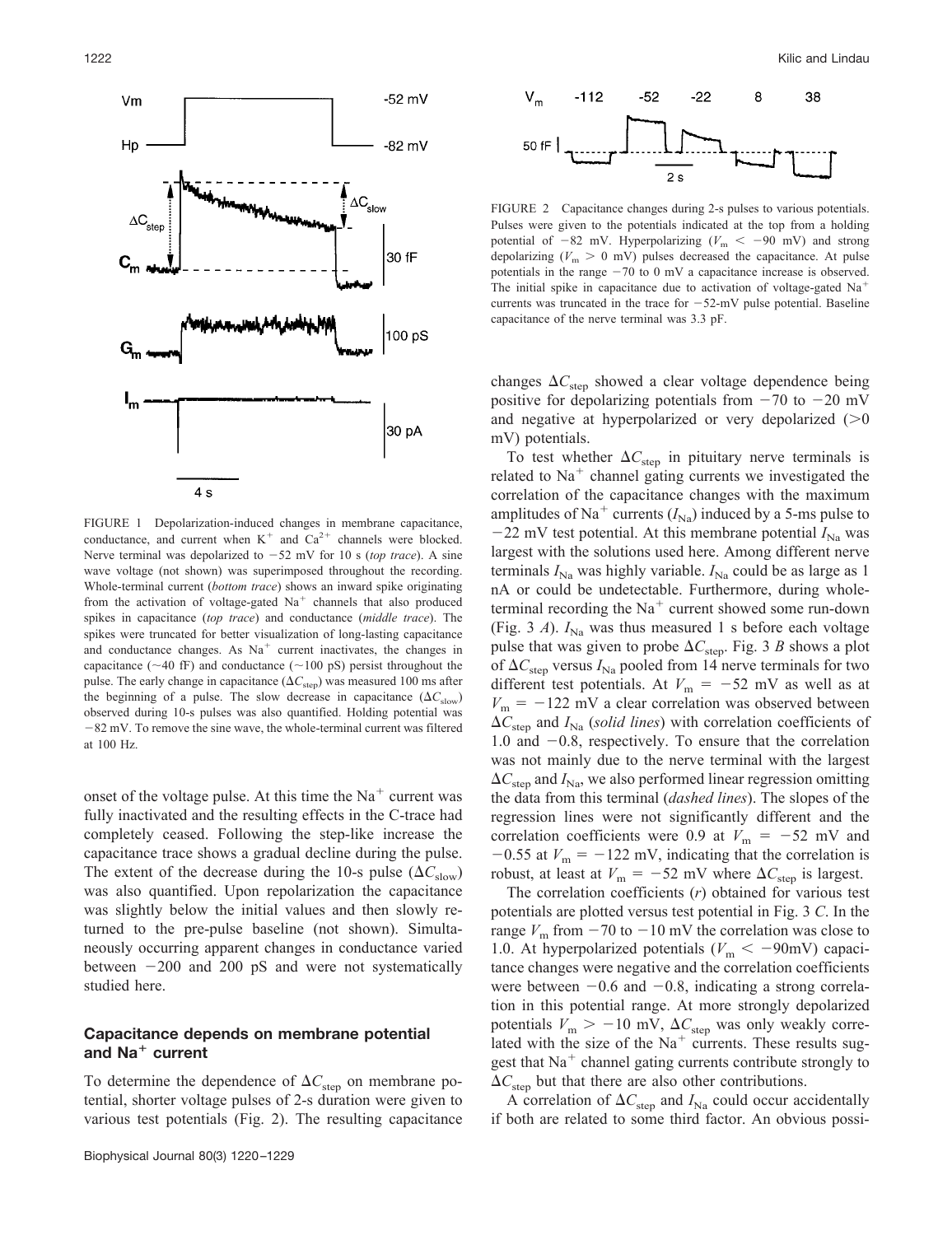

FIGURE 3 Correlation of voltage-dependent capacitance with  $Na<sup>+</sup>$  current. (*A*) Na<sup>+</sup> current amplitudes  $I_{\text{Na}}$  elicited by pulses to  $-22$  mV in the nerve terminal of Fig. 2 decreases with time after obtaining whole-terminal configuration. For the first few minutes of experiments the nerve terminal was not stimulated to allow complete exchange of external solution to E2. (*B*) Capacitance changes  $\Delta C_{\text{step}}$  induced by pulses to  $-52$  mV ( $\odot$ ) and to  $-122$  mV ( $\triangle$ ) compiled from 14 nerve terminals plotted versus  $I_{\text{Na}}$ .

bility would be total terminal membrane area. We thus analyzed a possible correlation of  $\Delta C_{\text{step}}$  with the total membrane capacitance of the nerve terminal (Fig. 3 *D*). The difference is most obvious for the data points measured at  $V_m$  =  $-52$  mV. Linear regression (*solid line*) yields a correlation coefficient of 0.37. The weak correlation exclusively depends on the data from the terminal with the largest  $\Delta C_{\text{sten}}$ , which was measured in the terminal with the largest capacitance. If the data from this terminal is omitted in the analysis, then the regression line yields a slope of 0 and a correlation coefficient of 0.06 is obtained. For the data set measured at  $-122$  mV the correlation coefficients were  $-0.53$  and  $-0.13$  when the largest terminal was included or omitted, respectively.  $\Delta C_{\text{step}}$  thus shows a much stronger correlation with  $I_{\text{Na}}$  than with nerve terminal capacitance.

Further support that  $\Delta C_{\text{sten}}$  is due to Na<sup>+</sup> channel gating currents was obtained using the  $Na<sup>+</sup>$  channel blocker dibucaine, which also blocks  $Na<sup>+</sup>$  channel gating currents (Gilly and Armstrong, 1980; Horrigan and Bookman, 1994). In the presence of 200  $\mu$ M dibucaine  $\Delta C_{\text{step}}$  was completely abolished. Fig. 4 shows one of three experiments that gave similar results. To quantify the dibucaine effect two pulses from  $-82$  to  $-52$  mV were first given in standard saline E2 followed by two pulses in the presence of 200  $\mu$ M dibucaine. Both pulses of a pair gave a similar response. The average response in standard saline was  $\Delta C_{\text{step}} = 32 \pm 11$ fF (SD;  $n = 3$ ). In the presence of dibucaine  $\Delta C_{\text{sten}}$  was very small and had a reversed sign  $(-6 \pm 2 \text{ ff}, \text{SD}; n = 3)$ .

To separate the voltage-dependent capacitance due to  $Na<sup>+</sup>$  channel gating currents from other voltage-dependent capacitance, we compared capacitance changes in a nerve terminal having particularly large  $Na<sup>+</sup>$  currents with those measured in a nerve terminal that did not have any detectable Na<sup>+</sup> current (Fig. 5 *A*). The amplitude of the smallest detectable current at 29.9 kHz bandwidth was  $\sim$  10 pA. The voltage dependence of  $\Delta C_{\text{step}}$  in these two terminals is shown in Fig. 5 *B*. For the nerve terminal having no detectable Na<sup>+</sup> current (*open circles*)  $\Delta C_{\text{step}}$  was very small at all potentials from  $-120$  to  $-70$ mV. At more depolarized potentials a negative  $\Delta C_{\text{step}}$  appeared, reaching  $-50$  to  $-60$ fF for test potentials  $>0$  mV. The value of  $-8$  fF at  $-52$ mV agrees well with that obtained in the presence of dibucaine at the same potential. The voltage dependence of the capacitance changes in this terminal that were not due to

Straight lines were fitted using all data points (*solid lines*) and omitting the data from the terminal with the largest  $\Delta C_{\text{step}}$  (*dashed lines*). Note a strong positive correlation at  $V_m = -52$  mV and a negative correlation at  $V_m =$  $-122$  mV. (*C*) Correlation coefficients obtained from the graphs as in *B* plotted versus membrane potential. Note a strong positive correlation in the potential range from  $-70$  to  $-10$  mV. (*D*) Capacitance changes  $\Delta C_{\text{step}}$ induced by pulses to  $-52$  mV ( $\circlearrowright$ ) and to  $-122$  mV ( $\triangle$ ) as in *B* plotted versus total terminal capacitance. Straight lines were fitted to the two data sets using all data points (*solid lines*) and omitting the data from the largest terminal (*dashed lines*).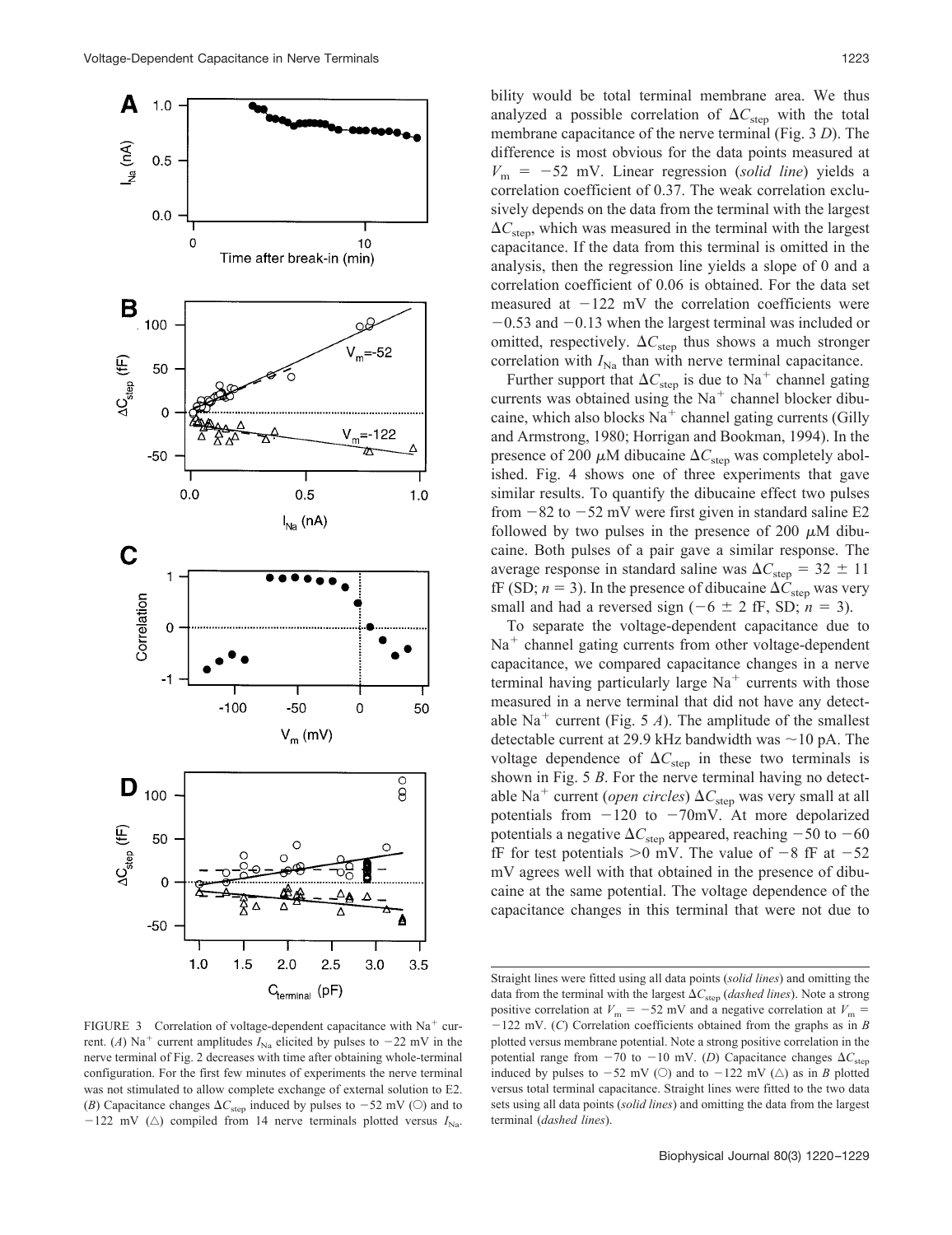

FIGURE 4 Effect of dibucaine on voltage-dependent capacitance. The changes in capacitance were evoked by  $+30$ -mV depolarizations (2 s) from holding potential of  $-82$  mV. In the absence of dibucaine (*upper trace*) the  $\Delta C_{\text{step}}$  is positive, similar to Fig. 2.  $\Delta C_{\text{step}}$  measured with the same protocol after addition of dibucaine (200  $\mu$ M) was very small (*lower trace*).

Na<sup>+</sup> channel gating currents ( $\Delta C_0$ ) could be well fitted (*dashed line*) using a Boltzmann-type equation:

$$
\Delta C_0 = \frac{C'}{1 + \exp\left(\frac{V' - V_{\rm m}}{S}\right)},\tag{1}
$$

where  $C'$  is the maximum capacitance change at depolarized potentials,  $S$  is the slope factor and  $V'$  is the potential



FIGURE 5 Voltage-dependent capacitance in the absence and presence of Na<sup>+</sup> current. (*A*) Whole-terminal currents elicited by 5-ms pulses to  $-22$ mV induced no detectable current in one terminal (*upper trace*) and a strong inward current in the other (*lower trace*). (*B*) Capacitance changes  $\Delta C_{\text{sten}}$  for the nerve terminal having no Na<sup>+</sup> current ( $\odot$ ) are well fitted with Eq. 1 (*dashed line*). For the nerve terminal with large Na<sup>+</sup> current the  $\Delta C_{\text{step}}$  ( $\bullet$ ) were well fitted with Eq. 4 (*solid line*).

where the capacitance change is half-maximal. The fit results were  $C' = -61$  fF,  $V' = -24$  mV, and  $S = 16$  mV.

The contribution of gating charges to the membrane capacitance is generally voltage and frequency dependent, and reflects the voltage-dependent kinetics of gating charge movements. For a simple two-state model the capacitance  $C_G$  (imaginary part of admittance divided by  $\omega = 2\pi f$ ) due to gating charge movement has the following form (Fernandez et al., 1983; Taylor and Bezanilla, 1979):

$$
C_{\rm G} = \frac{Q_{\rm G}}{4S_{\rm G}\cos\left(\frac{V_{\rm G} - V_{\rm m}}{2S_{\rm G}}\right)},\tag{2}
$$

where  $Q_G$  is the total gating charge available to move,  $S_G$  =  $kT/e\alpha$  a slope factor, *k* the Boltzmann constant, *T* the absolute temperature,  $e$  the elementary charge, and  $\alpha$  an experimental parameter equal to the product of the valence of the gating charge and the fraction of the field through which it moves.  $V_G$  is the potential at which half of the gating charge is in each state and where the contribution to the capacitance is maximal (Taylor and Bezanilla, 1979). The capacitance change  $\Delta C_G$  due to a change in gating charge movement associated with a voltage step from the holding potential of  $-82$  mV to membrane potential  $V<sub>m</sub>$  can then be expressed as

$$
\Delta C_{G} = C_{G}(V_{m}) - C_{G}(V_{h})
$$
\n
$$
= \frac{Q_{G}}{4S_{G}} \left( \frac{1}{\cos h^{2} \left( \frac{V_{G} - V_{m}}{2S_{G}} \right)} - \frac{1}{\cos h^{2} \left( \frac{V_{G} + 82 \text{ mV}}{2S_{G}} \right)} \right),
$$
\n(3)

giving the total capacitance change

$$
\Delta C_{\text{step}} = \Delta C_0
$$
  
+ 
$$
\frac{Q_G}{4S_G} \left( \frac{1}{\cos h^2 \left( \frac{V_G - V_m}{2S_G} \right)} - \frac{1}{\cos h^2 \left( \frac{V_G + 82 \text{ mV}}{2S_G} \right)} \right).
$$
 (4)

Eq. 4 gives a bell-shaped curve that fit the data points of the terminal with large  $Na<sup>+</sup>$  current (Fig. 5 *B*, *filled circles*) extremely well (Fig. 5 *B*, *solid line*). The values *V* and *S* were fixed at  $-24$  mV and 16 mV, respectively. Results for free fit parameters were  $C' = -26$  fF,  $Q_G = 12$  fC,  $V_G =$  $-40$  mV, and  $S_G = 16$  mV.

Eq. 4 was used to fit voltage-dependent capacitance changes in all individual nerve terminals. Fig. 6 *A* shows the relation between  $I_{\text{Na}}$  and gating charge  $Q_{\text{G}}$ . Because  $I_{\text{Na}}$ decreased during the recording from an individual terminal (see Fig. 3  $\Lambda$ ) the mean  $I_{\text{Na}}$  for each nerve terminal was used in the graph. The gating charge  $Q_G$  obtained as the fit parameter is clearly correlated with the size of the Na current, indicating that nerve terminals with larger  $Na<sup>+</sup>$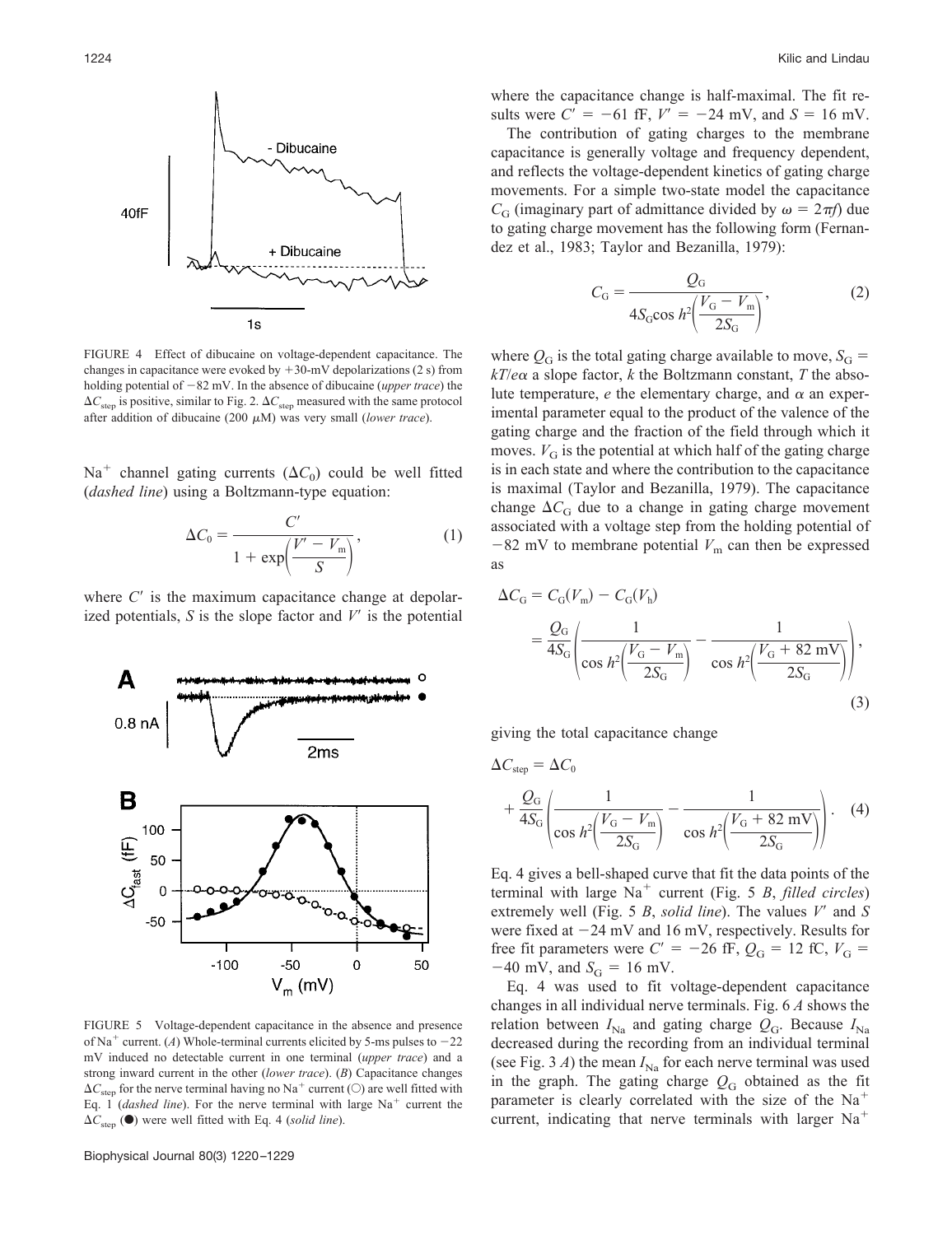

FIGURE 6 Correlation of fit parameters with  $I_{\text{Na}}$ . (*A*) Gating charge  $Q_G$ obtained from fitting Eq. 4 increases with mean  $Na<sup>+</sup>$ . Linear regression (*solid line*) gives a slope of  $11.0 \pm 1.3$  fC/nA and an intercept of  $2.2 \pm 0.4$ fC. A fit using only the data points from terminals with  $I_{\text{Na}} > 0.3 \text{ nA}$ (*dashed line*) gives a slope of 12.5  $\pm$  1.4 fC/nA and an intercept of 0.76  $\pm$ 0.83 fC. (*B*) Slope factor  $S_G(\triangle)$  and the potential of the maximum change  $V_{\text{G}}(\triangle)$  are independent of  $I_{\text{Na}}$ .

currents contribute more to  $\Delta C_{\text{step}}$ . The data points are well fitted by a straight line with a slope of  $11.0 \pm 1.3$  fC/nA. When only the data points with  $I_{\text{Na}} > 300 \text{ pA}$  were used, the linear regression was consistent with a line through the origin and a slope of  $12.5 \pm 1.4$  fC/nA. Presumably, the data points for terminals with small  $I_{\text{Na}}$  are more sensitive to deviations of the additional effects that are assumed to have variable amplitude but always the same shape as in the terminal with no detectable  $I_{\text{Na}}$ .

As expected, the parameters  $V_G$  and  $S_G$  show no significant dependence on the size of the  $Na<sup>+</sup>$  current and are remarkably constant (Fig. 6 *B*). These parameters are determined by the behavior of the gating charge in the electric field and should not depend on the number of  $Na<sup>+</sup>$  channels present in the membrane. Their mean values are  $V<sub>G</sub>$  =  $-42.9 \pm 1.2$  mV and  $S_G = 19.8 \pm 0.6$  mV (SEM; *n* = 13), respectively.

The parameter C' that described the size of the contribution to  $\Delta C_{\text{step}}$  not due to Na<sup>+</sup> channel gating charges according to Eq. 1 was included as a free parameter in the fit

To obtain information on the kinetics of the charge movements underlying the voltage-dependent capacitance, we performed some experiments using different sine wave frequencies in the same terminal. In these experiments, hyperpolarizing pulses to  $-122$  mV were given to minimize contributions from phenomena other than  $Na<sup>+</sup>$  channel gating charges (see Fig. 5 *B*). As expected, the voltage-dependent capacitance is also frequency dependent (Fig. 7). Fitting the frequency (*f*) dependence with a single Debye dispersion (Fernandez et al., 1983; Taylor and Bezanilla, 1979),

$$
\frac{\Delta C_{\rm step}}{I_{\rm Na}} = \frac{\Delta C_{\rm step0}}{I_{\rm Na}} \left( \frac{1}{1 + (2\pi\!f\tau)^2} \right),
$$

gave a time constant  $\tau = 190 \pm 90 \mu s$ , consistent with Na<sup>+</sup> channel kinetics in pituitary nerve terminals (Jackson and Zhang, 1995).

### **The slow capacitance decay**

The slow capacitance changes following  $\Delta C_{\text{step}}$  measured during 10-s pulses were always negative (see Fig. 1). In Fig. 8 *A* the averaged  $\Delta C_{\text{slow}}$  values from 10 nerve terminals are plotted versus membrane potential. The  $\Delta C_{\text{slow}}$  was largest at potentials around  $-40$  mV. Although this is close to  $V_G$ determined as described above for  $\Delta C_{\text{slow}}$  the correlation between  $\Delta C_{\text{slow}}$  at this potential and Na<sup>+</sup> current amplitude was weak, with  $r = -0.4$  (Fig. 8 *B*). Interestingly, the correlation coefficient was close to 1 at test potentials around 0 mV. This suggests that  $\Delta C_{\text{slow}}$  is partly related to  $Na<sup>+</sup>$  channel gating charges, but that other contributions are



FIGURE 7 Frequency dependence of voltage-dependent capacitance.  $\Delta C_{\text{sten}}$  was measured for a voltage step from  $-82$  to  $-122$  mV. To include date from terminals with different  $I_{\text{Na}}$ , the capacitance changes were normalized to  $I_{\text{Na}}$  amplitude measured just before the capacitance measurement. The fit assuming a single Debye relaxation (*solid line*) gave a zero frequency value of 380  $\pm$  120 fF/nA and a time constant of 190  $\pm$ 90  $\mu$ s.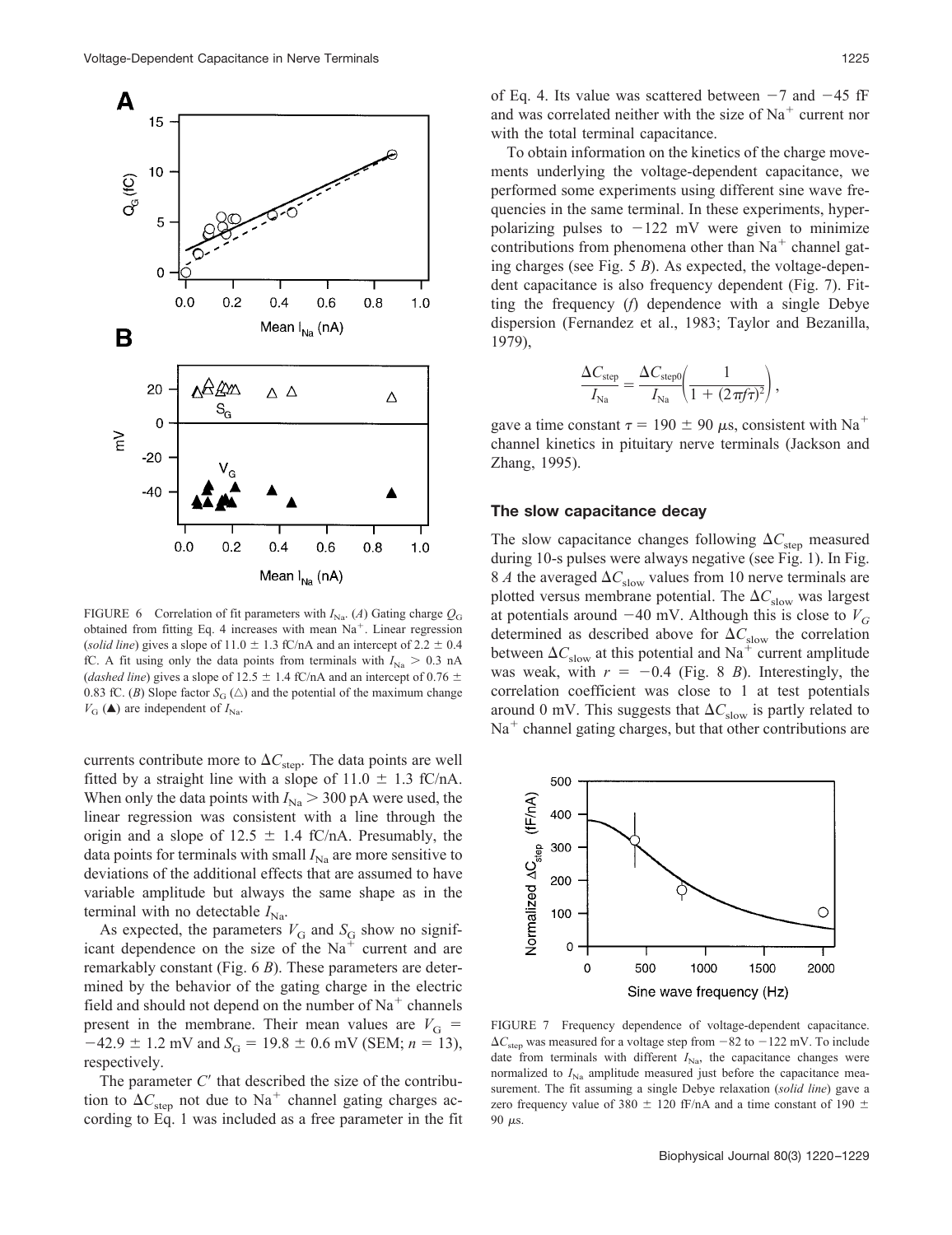

FIGURE 8 Voltage dependence of slow capacitance decrease. (*A*) Averaged  $\Delta C_{slow}$  values from 10 nerve terminals ( $\odot$ ) and from the terminal with no detectable Na<sup>+</sup> current  $(\bullet)$  are plotted versus membrane potential. Error bars of mean values are SD. (*B*) Correlation coefficients obtained from linear regression of  $\Delta C_{\text{slow}}$  versus  $I_{\text{Na}}$  as in Fig. 3 *B* obtained for different pulse potentials.

present as well. In the presence of dibucaine (Fig. 4) and in the nerve terminal of Fig. 5 that showed no  $Na<sup>+</sup>$  current, a slow capacitance change was also present (Fig. 8, *open circles*), confirming contributions distinct from  $Na<sup>+</sup>$  channel gating charges.

### **DISCUSSION**

There are two main findings in the present study. First, the membrane capacitance of pituitary nerve terminals is voltage dependent. Second, a significant contribution to the voltage-dependent capacitance is due to movement of gating charges of voltage-activated  $Na<sup>+</sup>$  channels.

Changes in membrane potential changed nerve terminal capacitance (see Figs. 1 and 2). During sine wave stimulation (used in lock-in recordings) the currents from open voltage-gated channels can produce apparent capacitance changes (Cole, 1972; Debus et al., 1995). With the bath and pipette solutions used here, the only voltage-activated current was a Na<sup>+</sup> current (Fig. 1, *bottom trace*) that completely inactivated within 100 ms (time at which we measured  $\Delta C_{\text{step}}$ ). Capacitance changes were also observed at hyperpolarizing potentials at which no voltage-dependent channels were activated (Figs. 2 and 5 *A*), indicating that

voltage-dependent capacitance could not originate from currents through voltage-dependent channels.

The composition of solutions was chosen to minimize  $Ca^{2+}$  influx through L-type  $Ca^{2+}$  channels such that exocytosis is not stimulated. If the capacitance changes were the consequence of exocytosis, then we would expect that they persist for some time after repolarization (Fidler Lim et al., 1990; Giovannucci and Stuenkel, 1997; Hsu and Jackson, 1996; Lindau et al., 1992). However, the capacitance changes observed during 2-s depolarizations were reversed instantaneously upon return to the holding potential (Fig. 2). These results strongly suggest that the voltage-dependent capacitance changes under these experimental conditions are not due to stimulation of exo- or endocytosis resulting in changes of membrane area.

In chromaffin cells, capacitance measurements with an 868-Hz sine wave in the presence of the  $Na<sup>+</sup>$  channel blocker tetrodotoxin showed a transient capacitance increase following brief depolarizing pulses (Horrigan and Bookman, 1994). The amplitude of this phenomenon was correlated with the amplitude of peak  $I_{\text{Na}}$ . When both the capacitance change and  $I_{\text{Na}}$  were measured giving a pulse to 20 mV a slope of 8.3 fF/nA was obtained (Horrigan and Bookman, 1994). It should be noted that this phenomenon reflects a change in capacitance after a pulse relative to baseline. Thus, both measurements were performed at the same potential. The transient capacitance increase under these conditions was attributed to a change in gating charge movements due to inactivation with the decay to baseline reflecting recovery from inactivation (Horrigan and Bookman, 1994). Under these experimental conditions recovery from inactivation was slow (0.6 s), presumably due to the presence of tetrodotoxin. We have not systematically investigated capacitance changes after repolarization. Instead, our measurements were performed at quasi-steady-state at various potentials. Under these conditions the movement of gating charges directly contributes to membrane capacitance (Fernandez et al., 1982).

The voltage-dependent capacitance changes in nerve terminals showed at least two kinetically distinct components. A rapid capacitance change that occurred following step changes in membrane potential  $(\Delta C_{\text{sten}})$  was followed by a gradual and slow capacitance decrease  $(\Delta C_{\text{slow}})$ .  $\Delta C_{\text{sten}}$  was clearly correlated with the amplitude of  $Na<sup>+</sup>$  current present in the nerve terminal (Fig. 3, *B* and *C*). However, a voltagedependent capacitance was also observed in a terminal that had no measurable  $Na<sup>+</sup>$  current (Fig. 5 *A*).

### **Voltage-dependent capacitance in the absence of Na**- **currents**

The changes observed in the absence of detectable  $Na<sup>+</sup>$ currents were quite distinct from those observed in terminals with a strong  $Na<sup>+</sup>$  current. The capacitance showed a decrease by  $~60$  fF with increasing depolarization between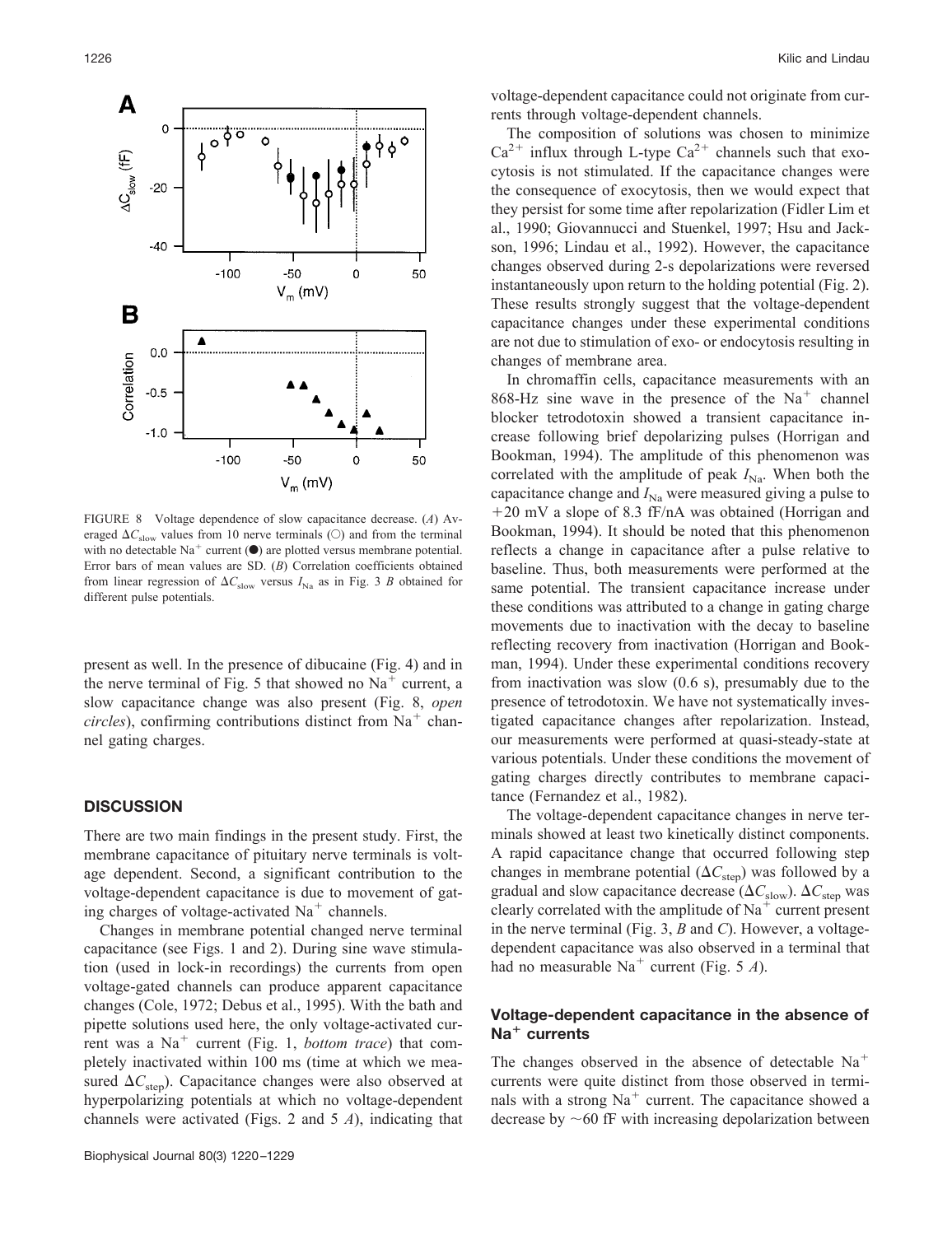$-60$  and 0 mV (Fig. 4 *B*, *open circles*). Besides Na<sup>+</sup> channels, pituitary nerve terminals have various other voltage-dependent channels including at least three types of  $K^+$ channels (Bielefeldt et al., 1992; Thorn et al., 1991; Wang et al., 1992a) and four types of  $Ca^{2+}$  channels (Lemos and Nowycky, 1989; Wang et al., 1997, 1999, 1992b). In our experimental conditions all these channels were maximally blocked or inactivated or both. However, following step changes in membrane potential the gating charges of the channels will still contribute the voltage-dependent capacitance. Presumably, all of these contribute to the voltagedependent capacitance in a complex manner.

# **Voltage-dependent capacitance due to Na channel gating currents**

When a significant Na<sup>+</sup> current was present,  $\Delta C_{\text{step}}$  was clearly correlated with the amplitude of the  $Na<sup>+</sup>$  current (Fig. 3, *B* and *C*). The correlation was almost perfect in the range of membrane potentials from  $-70$  to  $-20$  mV. This was consistent with a bell-shaped curve of  $\Delta C_{\text{step}}$  versus  $V_{\text{m}}$ that showed a maximum near  $\sim -40$  mV (Figs. 4 *A* and 5 *B*). A correlation could appear accidentally if, for instance, both phenomena are proportional to the total membrane area of the nerve terminal. Interestingly, the correlation with total nerve terminal capacitance is extremely poor (Fig. 3 *D*), as is the correlation of  $Na<sup>+</sup>$  current amplitude with nerve terminal capacitance (data not shown). It is possible that the density of  $Na<sup>+</sup>$  channels in the nerve terminal membrane is extremely variable. Another possibility would be that the nerve terminals used in individual recordings have a variable amount of axonal membrane attached to them and that it is only the axonal membrane that contains  $Na<sup>+</sup>$  channels. The experiments described here cannot distinguish between these possibilities. Further evidence that  $\Delta C_{\text{step}}$  is due to Na<sup>+</sup> channel gating currents is provided by the dibucaine experiments. Dibucaine blocks  $Na<sup>+</sup>$  currents as well as  $Na<sup>+</sup>$  channel gating currents (Gilly and Armstrong, 1980; Horrigan and Bookman, 1994). In the presence of dibucaine the capacitance change obtained with a voltage step from  $-82$  to  $-52$  mV was undistinguishable from that observed in a nerve terminal that had no detectable  $Na<sup>+</sup> current.$ 

In terminals with a significant Na<sup>+</sup> current  $\Delta C_{\text{step}}$  has all the properties expected for the movement of  $Na<sup>+</sup>$  channel gating charges. The capacitance changes were well fitted with Eq. 4 that assumed gating charge movement as expected from a simple two-state barrier model (Taylor and Bezanilla, 1979). A strong positive correlation exists between the maximum gating charge  $Q_G$  and the Na<sup>+</sup> current amplitude (Fig. 6 *A*). The capacitance change is blocked by dibucaine. A bell-shaped relationship exists between capacitance and membrane potential (Fig. 5 *B*) as found in frog skeletal muscle (Adrian and Almers, 1976) and squid giant axon (Armstrong and Bezanilla, 1973). In these studies,

voltage-dependent capacitance was derived from the  $Na<sup>+</sup>$ channel gating currents at different pulse potentials. In squid axon voltage-dependent capacitance due to  $Na<sup>+</sup>$  channel gating charges was also measured using frequency domain admittance analysis (Fernandez et al., 1982). This method closely resembles the experimental conditions employed here because capacitance measurements were made at steady state, 155 ms after a voltage step, and should be compared with our protocol where  $\Delta C_{\text{step}}$  was measured 100 ms after the voltage step. As in the nerve terminals studied here, the capacitance of the squid axon membrane shows a bell-shaped curve as a function of membrane potential and was attributed to the  $Na<sup>+</sup>$  channel gating charges. For similar holding potentials, the voltage-dependent capacitance in nerve terminals with strong  $Na<sup>+</sup>$  current has a shape remarkably similar to that measured in squid axon (Fernandez et al., 1982) with a peak near  $-40$  mV and a decrease to about half the peak value near  $-70$  mV.

The frequency domain measurements in squid axon allowed for a thorough investigation of the kinetic properties and showed that the frequency dependence of the voltagedependent capacitance could be fit with a sum of two Debye relaxations corresponding to charge movements occurring with two time constants (Fernandez et al., 1982). It should be noticed, however, that one time constant was sufficient at hyperpolarized potentials and that the measurements were made at 7.5°C. The deviation from single-exponential behavior has recently been accounted for by applying Kramers' diffusion theory (Kramers, 1940) to the gating kinetics (Sigg et al., 1999). Although non-exponential kinetics are generally fitted better with a sum of two or more rather than a single exponential, a single exponential with a single lumped time constant may give a better and more robust description of the average kinetics (Austin et al., 1975; Lindau and Rüppel, 1983).

# Comparison of  $\Delta C_{\rm step}$  with properties of Na<sup>+</sup> **currents in pituitary nerve terminals**

 $Na<sup>+</sup>$  currents in pituitary nerve terminals have been measured in whole terminals as well as outside-out patches (Jackson and Zhang, 1995). The peak  $Na<sup>+</sup>$  conductance is half-maximal near  $-20$  mV in whole terminals and near 30 mV in excised patches. Fitting of Hodgkin-Huxley model parameters revealed a time constant  $\tau_{\rm m}$  of  $\sim$  500  $\mu$ s around  $-60$  mV. We studied the frequency dependence of the capacitance difference associated with a membrane potential change from  $-82$  to  $-122$  mV because in this range contributions from phenomena other than  $Na<sup>+</sup>$  channel gating charges are minimal. The voltage-dependent capacitance due to Na<sup>+</sup> channel gating currents at  $-122$  mV is  $\sim$ 6 times smaller than that at  $-82$  mV when the average values for  $V_G$  and  $S_G$  are used in Eq. 2. The difference thus mainly reflects the capacitance due to gating charge movement at  $-82$  mV. From the Hodgkin-Huxley parameters for Na<sup>+</sup>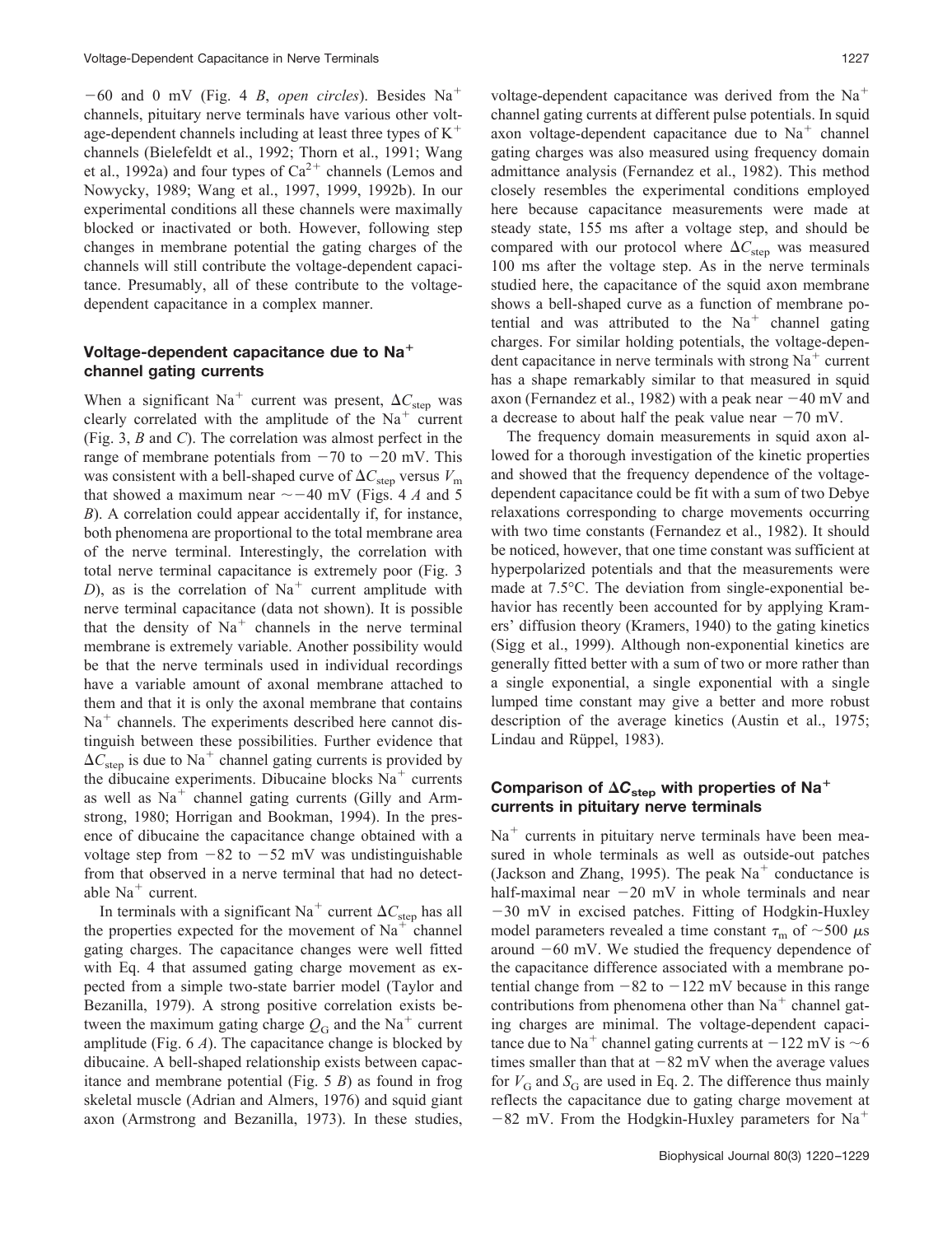### **Slow capacitance decay in nerve terminals**

The fast change in capacitance that occurs within 100 ms after a membrane potential step is followed by a slow capacitance decay  $\Delta C_{\text{slow}}$  (Fig. 1). Following activation,  $Na<sup>+</sup>$  channels inactivate rapidly, and the inactivation process is associated with charge (Armstrong and Bezanilla, 1977; Bezanilla et al., 1991). In squid axon under conditions of prolonged depolarization two inactivation processes occur, termed fast and slow inactivation, both of which are associated with changes in gating charge mobility (Bezanilla et al., 1982). Fast inactivation develops within a few milliseconds whereas slow inactivation requires several seconds. At the time  $\Delta C_{\text{step}}$  was measured in our experimental protocol, fast inactivation was presumably complete. A subsequent charge immobilization on a slow time scale associated with slow inactivation should manifest itself as a gradual capacitance decrease as observed here.  $\Delta C_{\text{slow}}$ could thus correspond to the slow inactivation of the gating charge. Indeed, the  $\Delta C_{\text{slow}}$  also displayed a bell-shaped voltage dependence with the maximum effect at  $\sim$  -30 mV (Fig. 7 *A*). However, in contrast to  $\Delta C_{\text{step}}$  the correlation between  $\Delta C_{\text{slow}}$  and  $I_{\text{Na}}$  (Fig. 7 *B*) was weak, in particular between  $-50$  and  $-30$  mV. Because a comparable  $\Delta C_{\text{slow}}$ was also detected in a nerve terminal that had no measurable Na<sup>+</sup> current, other phenomena must contribute to  $\Delta C_{\text{slow}}$ . Presumably, these are slow inactivation processes occurring in voltage-gated  $K^+$  and  $Ca^{2+}$  channels, which are present in the nerve terminal membrane in addition to voltage-gated  $Na<sup>+</sup> channels.$ 

#### **CONCLUSION**

Using a lock-in amplifier we found that the capacitance in pituitary nerve terminals is voltage dependent. A significant part of the voltage-dependent capacitance is proportional to the  $Na<sup>+</sup>$  current present in the nerve terminal. The voltage and frequency dependence of this contribution suggests that it originates from the voltage-dependent movement of  $Na<sup>+</sup>$ channel gating charges.

This work has been supported by grants from the Deutsche Forschungsgemeinschaft (Li443/9 –2) and the National Institutes of Health (1RO1- NS38200) to M.L. and by a Human Frontiers Science Program fellowship to G.K.

### **REFERENCES**

Adrian, R. H., and W. Almers. 1976. The voltage dependence of membrane capacity. *J. Physiol. (Lond.).* 254:317–338.

- Almers, W., and E. W. McCleskey. 1984. Nonselective conductance in calcium channels of frog muscle: calcium selectivity in a single pore. *J. Physiol. (Lond.).* 353:585– 608.
- Armstrong, C. M., and F. Bezanilla. 1973. Currents related to movement of the gating particles of the sodium channels. *Nature*. 242:459-461.
- Armstrong, C. M., and F. Bezanilla. 1974. Charge movement associated with the opening and closing of the activation gates of the Na channels. *J. Gen. Physiol.* 63:533–552.
- Armstrong, C. M., and F. Bezanilla. 1977. Inactivation of the sodium channel. II. Gating current experiments. *J. Gen. Physiol.* 70:567–590.
- Austin, R. H., K. W. Beeson, L. Eisenstein, H. Frauenfelder, and I. C. Gunsalus. 1975. Dynamics of ligand binding to myoglobin. *Biochemistry.* 14:5355–5373.
- Bezanilla, F., E. Perozo, D. M. Papazian, and E. Stefani. 1991. Molecular basis of gating charge immobilization in Shaker potassium channels. *Science.* 254:679 – 683.
- Bezanilla, F., R. E. Taylor, and J. M. Fernandez. 1982. Distribution and kinetics of membrane dielectric polarization. I. Long-term inactivation of gating currents. *J. Gen. Physiol.* 79:21– 40.
- Bielefeldt, K., J. L. Rotter, and M. B. Jackson. 1992. Three potassium channels in rat posterior pituitary nerve terminals. *J. Physiol. (Lond.).*  $458:41-67$ .
- Cazalis, M., G. Dayanithi, and J. J. Nordmann. 1987. Hormone release from isolated nerve endings of the rat neurohypophysis. *J. Physiol. (Lond.)*. 390:55–70.
- Cole, K. S. 1972. Membranes, Ions, and Impulses. University of California Press, Berkeley.
- Debus, K., J. Hartmann, G. Kilic, and M. Lindau. 1995. Influence of conductance changes on patch clamp capacitance measurements using a lock-in amplifier and limitations of the phase tracking technique. *Biophys. J.* 69:2808 –2822.
- Fernandez, J. M., F. Bezanilla, and R. E. Taylor. 1982. Distribution and kinetics of membrane dielectric polarization. II. Frequency domain studies of gating currents. *J. Gen. Physiol.* 79:41-67.
- Fernandez, J. M., R. E. Taylor, and F. Bezanilla. 1983. Induced capacitance in the squid giant axon. Lipophilic ion displacement currents. *J. Gen. Physiol.* 82:331–346.
- Fidler Lim, N., M. C. Nowycky, and J. Bookman. 1990. Direct measurement of exocytosis and calcium currents in single vertebrate nerve terminals. *Nature*. 344:449 – 451.
- Gillis, K. D. 1995. Techniques for membrane capacitance measurements. *In* Single-Channel Recording, 2nd ed. B. Sakmann and E. Neher, editors. Plenum Press, New York. 155–198.
- Gilly, W. F., and C. M. Armstrong. 1980. Gating current and potassium channels in the giant axon of the squid. *Biophys. J.* 29:485– 492.
- Giovannucci, D. R., and E. L. Stuenkel. 1997. Regulation of secretory granule recruitment and exocytosis at rat neurohypophysial nerve endings. *J. Physiol. (Lond.).* 498:735–751.
- Herrington, J., and R. J. Bookman. 1994. Pulse Control V4.3: Igor XOPs from Patch Clamp Data Acquisition. University of Miami Press, Miami.
- Horrigan, F. T., and R. J. Bookman. 1994. Releasable pools and the kinetics of exocytosis in adrenal chromaffin cells. *Neuron.* 13: 1119 –1129.
- Hsu, S.-F., and M. B. Jackson. 1996. Rapid exocytosis and endocytosis in nerve terminals of the rat posterior pituitary. *Biophys. J.* 494:539 –553.
- Jackson, M. B., and S. J. Zhang. 1995. Action potential propagation and propagation block by GABA in rat posterior pituitary nerve terminals. *J. Physiol. (Lond.).* 483:597– 611.
- Kilic, G., A. Stolpe, and M. Lindau. 1996. A slowly activating voltagedependent K<sup>+</sup> current in rat pituitary nerve terminals. *J. Physiol. (Lond.).* 497:711–725.
- Kramers, H. A. 1940. Brownian motion in a field of force and the diffusion model of chemical reactions. *Physica.* 7:284 –304.
- Lemos, J. R., and M. C. Nowycky. 1989. Two types of calcium channels coexist in peptide-releasing vertebrate nerve terminals. *Neuron.* 2:1419 –1426.